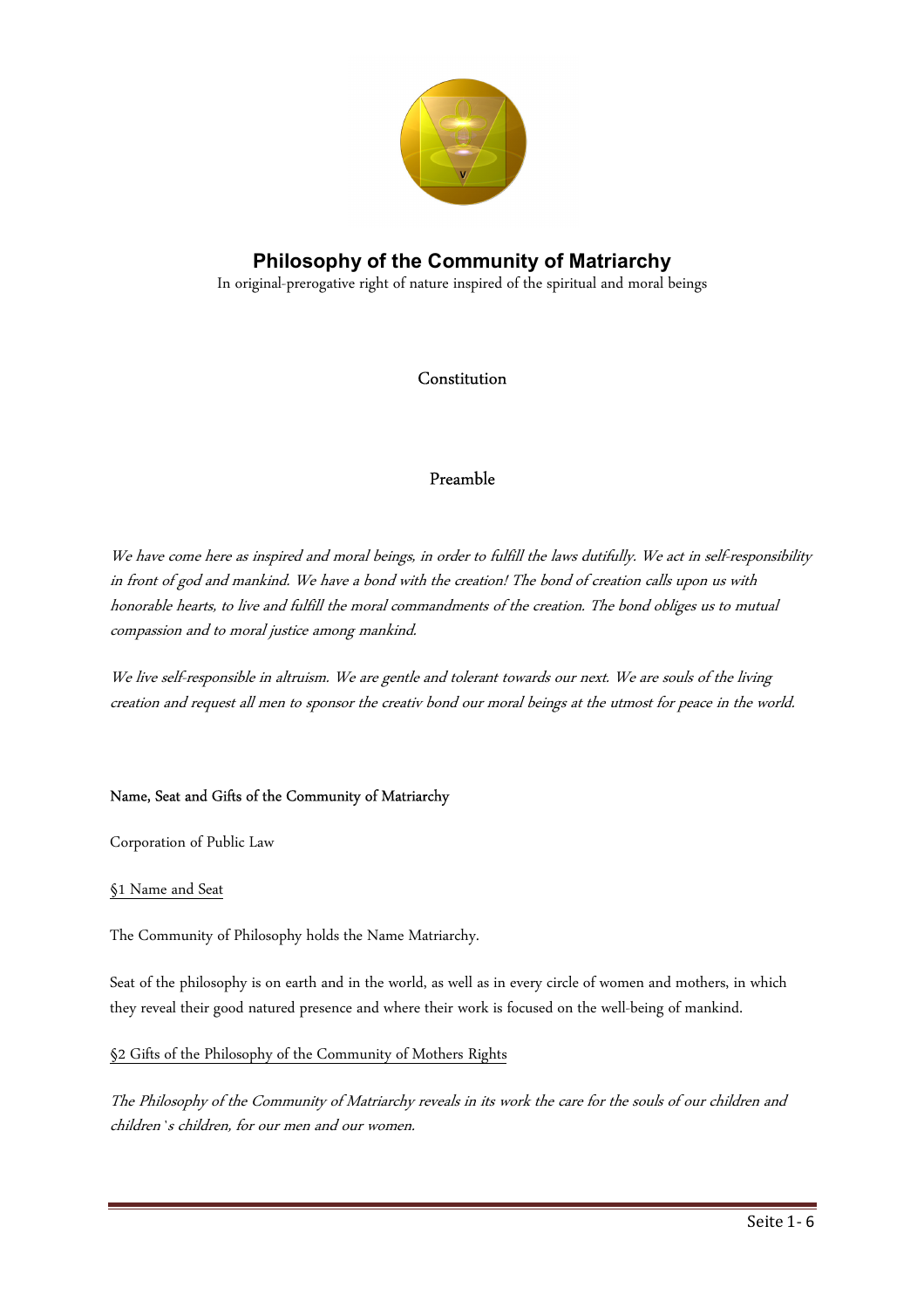

### §3 Economical Activities

Purpose of the Philosophy of Community of Matriarchy is not focused on economy.

Donations serve only the retaining of naturality.

The council of the Philosophy of Community of Matriarchy decides in which area donations are invested for the conscious being.

Therefore it has the right to act commercially and to conclude contracts, which support the purpose of the corporation and serves it over all borders. It supports the members in case of them establishing enterprises, as well as through supplying schools, educational- and training-establishments.

Therefore the Philosophy of Community of Matriarchy describes a platform for the common self-help for her relatives and members.

#### People of our Philosophy

#### §4 Relatives and Members

The Public Community of the Philosophy of Community of Matriarchy has:

- mothers and fathers
- women and men
- daughters and sons
- protégées

#### §5 Rights and duties of our relatives and members

- 1. The Philosophy of Community of Matriarchy serves the birthright of free development of personality as a spiritual, moral being.
- 2. Above all stands the respect of the equality of all spiritual and moral beings on earth and in the world.
- 3. Everybody is invited to acknowledge the sense of being as devotion for the moment as holy and serve this reality.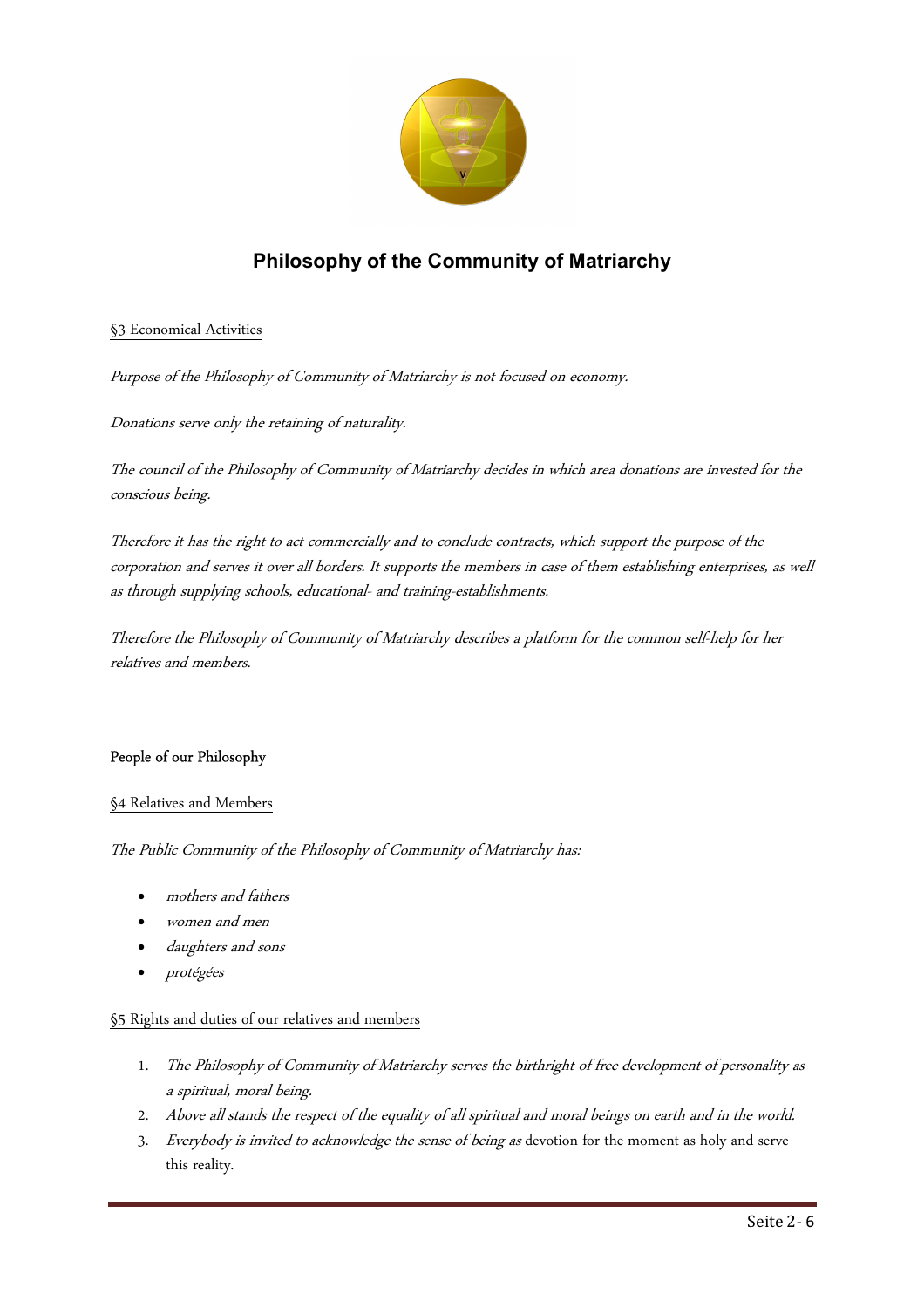

### Council and the circles of the Philosophy of Community of Matriarchy

§6 The council of motherhood

The council of motherhood is built of eight women, each in many places on earth – in the world.

The strongest power shown in the council is unconditional love.

§7 The circles of Philosophy of Community of Matriarchy

The circle of Philosophy of Community of Matriarchy consist in mothers and fathers, women and men, daughters, sons and protégées. They achieve peacefully in various amounts unity and well-being for all beings.

#### Organs of our Corporation of Public Law

#### §8 Classification of our organs

- 1. pastors
- 2. midwifes
- 3. countrywomen
- 4. ambassadors
- 5. inspectors
- 6. mediators / Judges
- 7. treasurers
- 8. secretaries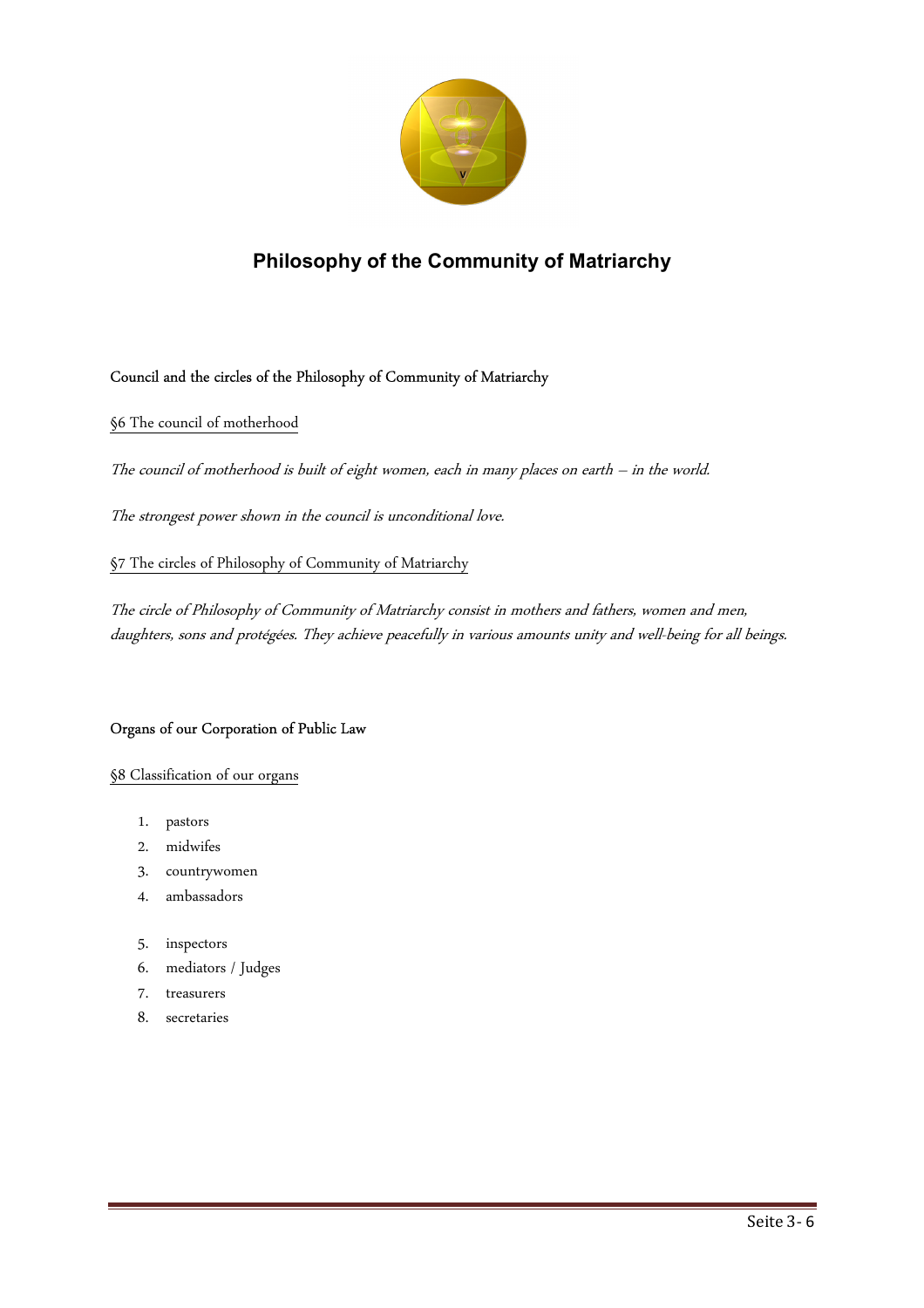

The committee, existing of eight mothers and women each, build the following organs:

- 1. spiritual care
- 2. midwife
- 3. countrywomen as healers, teachers, mediators, gardeners, artists
- 4. ambassadors
- 5. comissioners
- 6. peacemakers
- 7. treasurors
- 8. secretaries
- 9.

Each representative is allowed to order various likeminded to support her work.

All beings have the right for self-determination. Powered by this right they decide over her political status and create in freedom their economical, social and cultural development.

The Philosophy of Committee of Matriarchy distinguishes through own, internal justice with resolutions and own arbitration.

Resolutions are bound to the natural law (lex naturalis) and follow mutually-agreed the international law, as well as the 1. Geneva Conventions of 1868, and the International Pact about civil and political rights of december 16<sup>th</sup> 1966 (BGBI 1973 II S. 1534). This includes, that the corporation represents itself always, everywhere and at any time.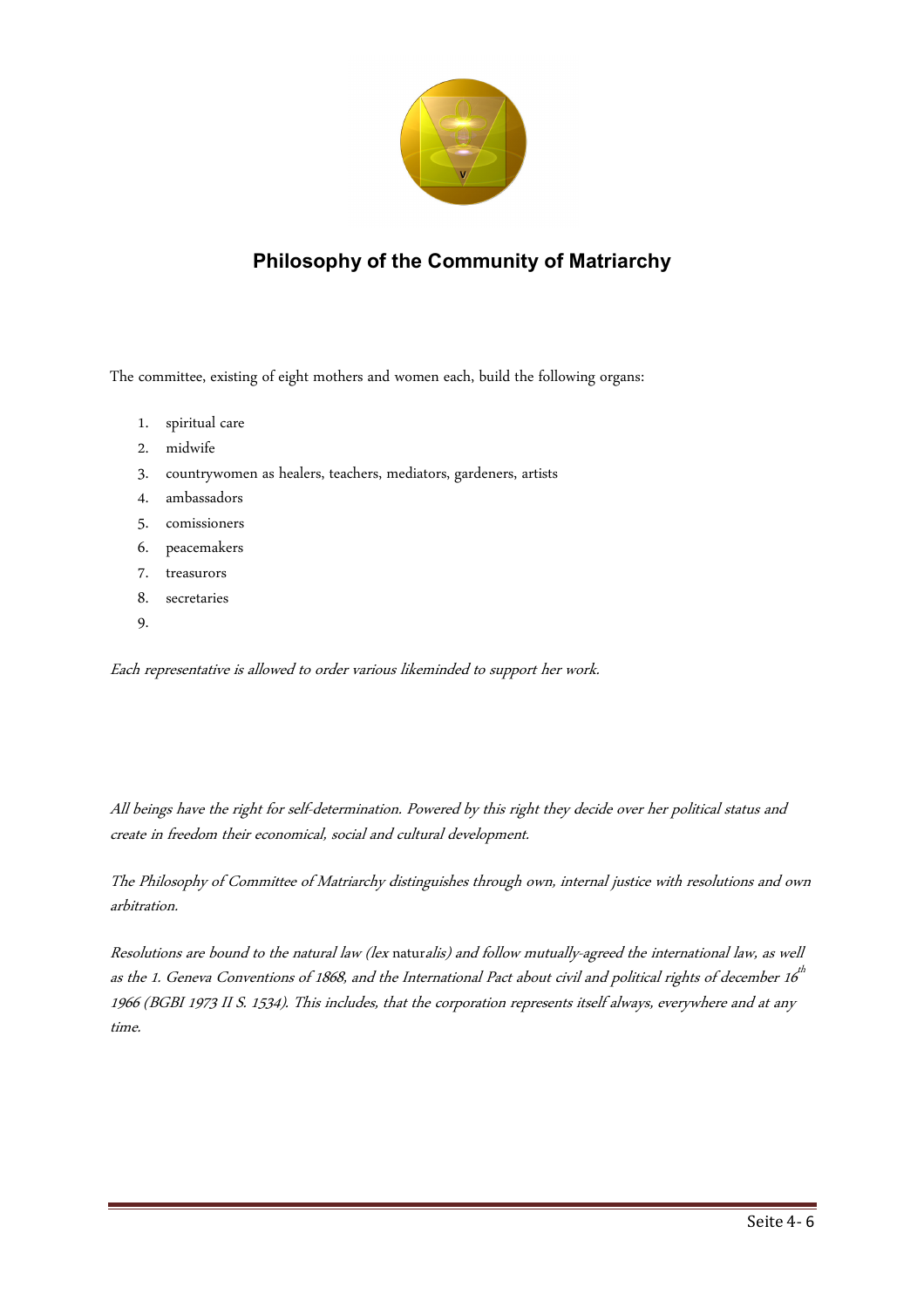

### Statutes of the Philosophy of Committee of Matriarchy

§9 Relatives and members can become:

- each spiritual and moral being
- people
- natural persons
- communities
- bonds of communities
- juristic persons of public law
- institutions
- foundations
- countries

#### §10 Public benefit

The corporation follows exclusively and immediately purposes of benefit to the public in the sense of the passage of "taxed priviledged purposes" of the tax code. The Corporation acts selfless. It doesn't follow its own economical purposes first. Funds of the Corporation are allowed only for purposes of the statutes.

Nobody is allowed to be favoured by expenses, which are strange to the purpose of the committee as well as through disproportional high compensations.

The positions of the committee are honorary offices, so far as these are not defined as differently phrased.

The Committee owns a seal.